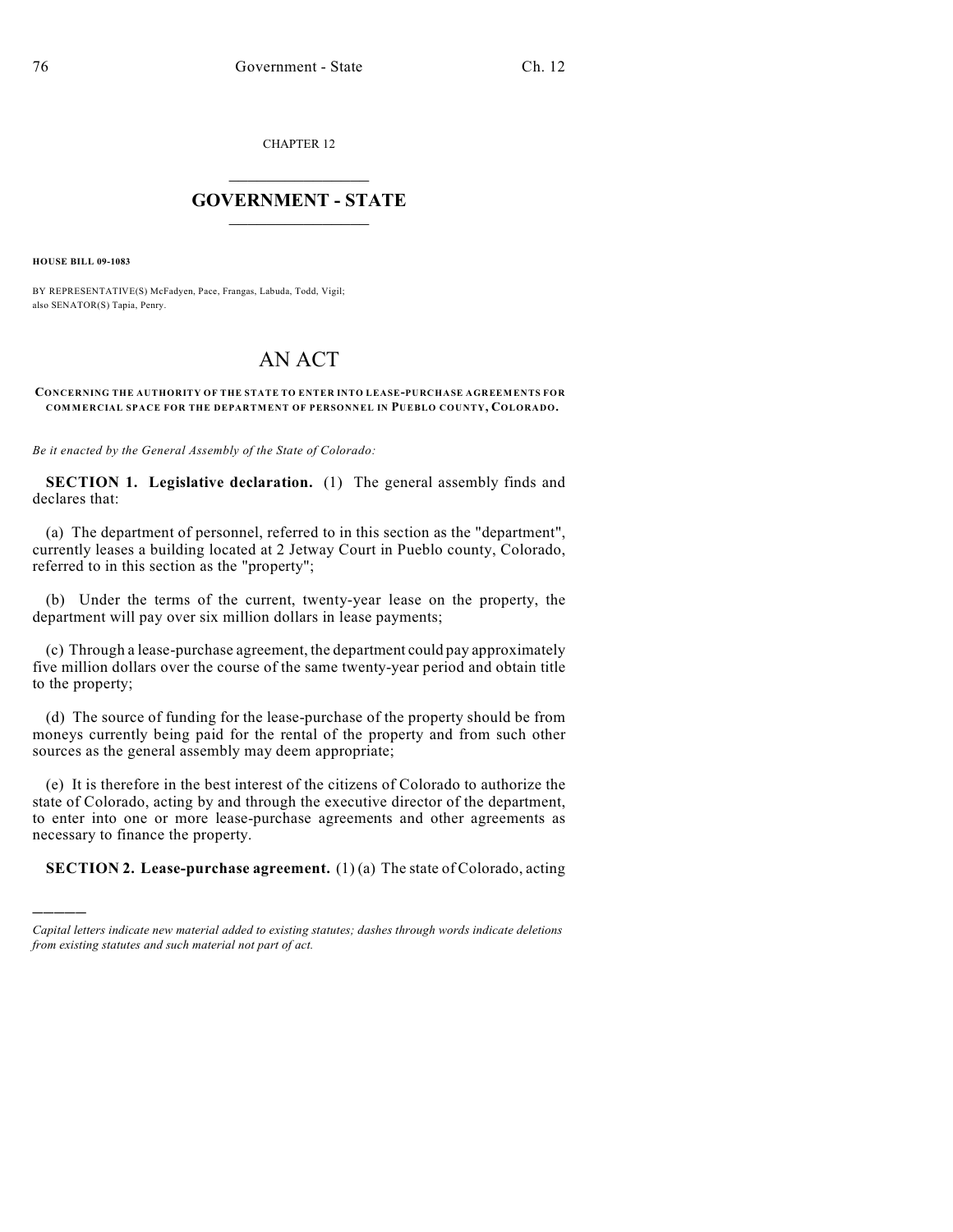## Ch. 12 Government - State 77

by and through the executive director of the department of personnel, referred to in this section as the "executive director", is authorized to execute lease-purchase agreements for up to twenty-five years for the purpose of financing the purchase of the building located at 2 Jetway Court in Pueblo county, Colorado, referred to in this section as the "property", for the use of the department of personnel. The total amount of said lease-purchase agreements shall not exceed three million five hundred thousand dollars (\$3,500,000), plus reasonable and necessary administrative, monitoring, and closing costs and interest. The maximum annual aggregate rentals or other payments under all lease-purchase agreements authorized by this section from state funds shall not exceed two hundred sixty-seven thousand dollars (\$267,000).

(b) Enactment of this act shall satisfy the requirements of sections 24-82-102 (1) (b) and 24-82-801, Colorado Revised Statutes, which require authorization of a lease-purchase agreement by a bill other than an annual general appropriation bill or a supplemental appropriation bill.

(2) (a) The state of Colorado, acting by and through the executive director, may, at the executive director's sole discretion, enter into one or more lease-purchase agreements authorized by subsection (1) of this section with any for-profit or nonprofit corporation, trust, or commercial bank as a trustee, as the lessor. Prior to entering into any lease-purchase agreement, the executive director shall consult with the state treasurer.

(b) The lease-purchase agreements authorized in subsection (1) of this section shall provide that all of the obligations of the state under the agreements shall be subject to the action of the general assembly in annually making moneys available for all payments thereunder. The agreements shall also provide that the obligations shall not be deemed or construed as creating an indebtedness of the state within the meaning of any provision of the state constitution or the laws of the state of Colorado concerning or limiting the creation of indebtedness by the state of Colorado and shall not constitute a multiple fiscal-year direct or indirect debt or other financial obligation of the state within the meaning of section 20 (4) of article X of the state constitution. In the event the state of Colorado does not renew any of the lease-purchase agreements authorized in subsection (1) of this section, the sole security available to the lessor shall be the property that is the subject of the nonrenewed lease-purchase agreement.

(c) The lease-purchase agreements authorized in subsection (1) of this section may contain such terms, provisions, and conditions as the executive director, acting on behalf of the state of Colorado, may deem appropriate, including all optional terms; except that the lease-purchase agreements shall specifically authorize the state of Colorado to receive fee title to all real and personal property that is the subject of the lease-purchase agreements on or prior to the expiration of the terms of the lease-purchase agreements. Any title to property received by the state on or prior to the expiration of the terms of the lease-purchase agreements shall be held for the benefit and use of the state.

(d) The lease-purchase agreements authorized in subsection (1) of this section may provide for the issuance, distribution, and sale of instruments by the lessor evidencing rights to receive rentals and other payments made and to be made under